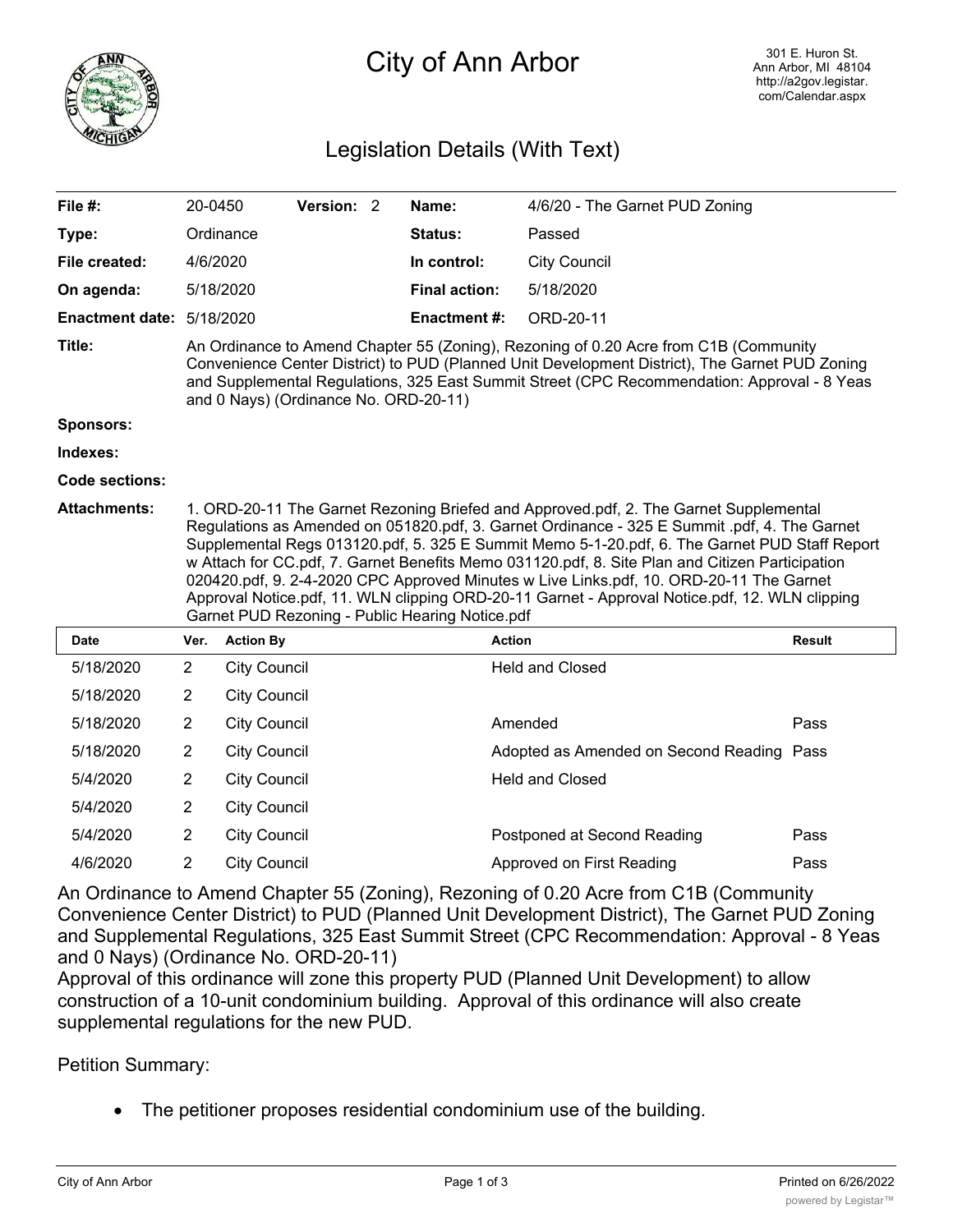· A development agreement has been prepared to address site improvements, a park contribution of \$6,250, street tree escrow, an on-site stormwater management system, testing of sump pump discharge water, and the PUD contribution to the City affordable housing fund in the amount of \$317,331 based on City Council Resolution R-19-378 and the Unified Development Code.

The Planning Commission raised the following issues, which were addressed by the petitioner and staff as described:

• The Planning Commission, after discussion with the applicant, suggested that additional benefits are being provided by the project that were not included by the petitioner in the supplemental regulations. The applicant has provided a list of these additional public benefits, which is an attachment.

The City Planning Commission, at its meeting of February 4, 2020, recommended approval of this request.

| Attachments: | February 4, 2020 Supplemental Regulations    |
|--------------|----------------------------------------------|
|              | February 4, 2020 Planning Staff Report       |
|              | February 4, 2020 Planning Commission Minutes |
|              | March 11, 2020 Revised Development Agreement |

| Prepared By: Jill Thacher, City Planner                |
|--------------------------------------------------------|
| Reviewed By: Brett Lenart, Planning Manager            |
| Derek Delacourt, Community Services Area Administrator |
| Approved By: Tom Crawford, Interim City Administrator  |
| ORDINANCE NO. ORD-20-11                                |
|                                                        |

| First Reading:  | April 6, 2020   | Approved: May 18, 2020     |
|-----------------|-----------------|----------------------------|
| Public Hearing: | May 4 & 18,2020 | Published: May 21, 2020    |
|                 |                 | Effective:<br>May 31, 2020 |

THE GARNET PUD ZONING (325 EAST SUMMIT STREET)

AN ORDINANCE TO AMEND THE ZONING MAP, BEING A PART OF CHAPTER 55 OF TITLE V OF THE CODE OF THE CITY OF ANN ARBOR

The City of Ann Arbor ordains:

Section 1. THE ZONING MAP, which, by Section 5:4 of Chapter 55 of Title V of the Code of the City of Ann Arbor is made a part of said Chapter 55, shall be so amended as to designate the zoning classification of property described as follows:

LOTS 2, 4 & 6 BLOCK 8, ORMSBY & PAGE'S ADDITION TO THE CITY OF ANN ARBOR, AS RECORDED IN LIBER M OF DEEDS, PAGE 191, WASHTENAW COUNTY RECORDS

in the City of Ann Arbor, Washtenaw County, Michigan as PUD (Planned Unit Development District) in accordance with the attached The Garnet PUD Supplemental Regulations, which are hereby adopted